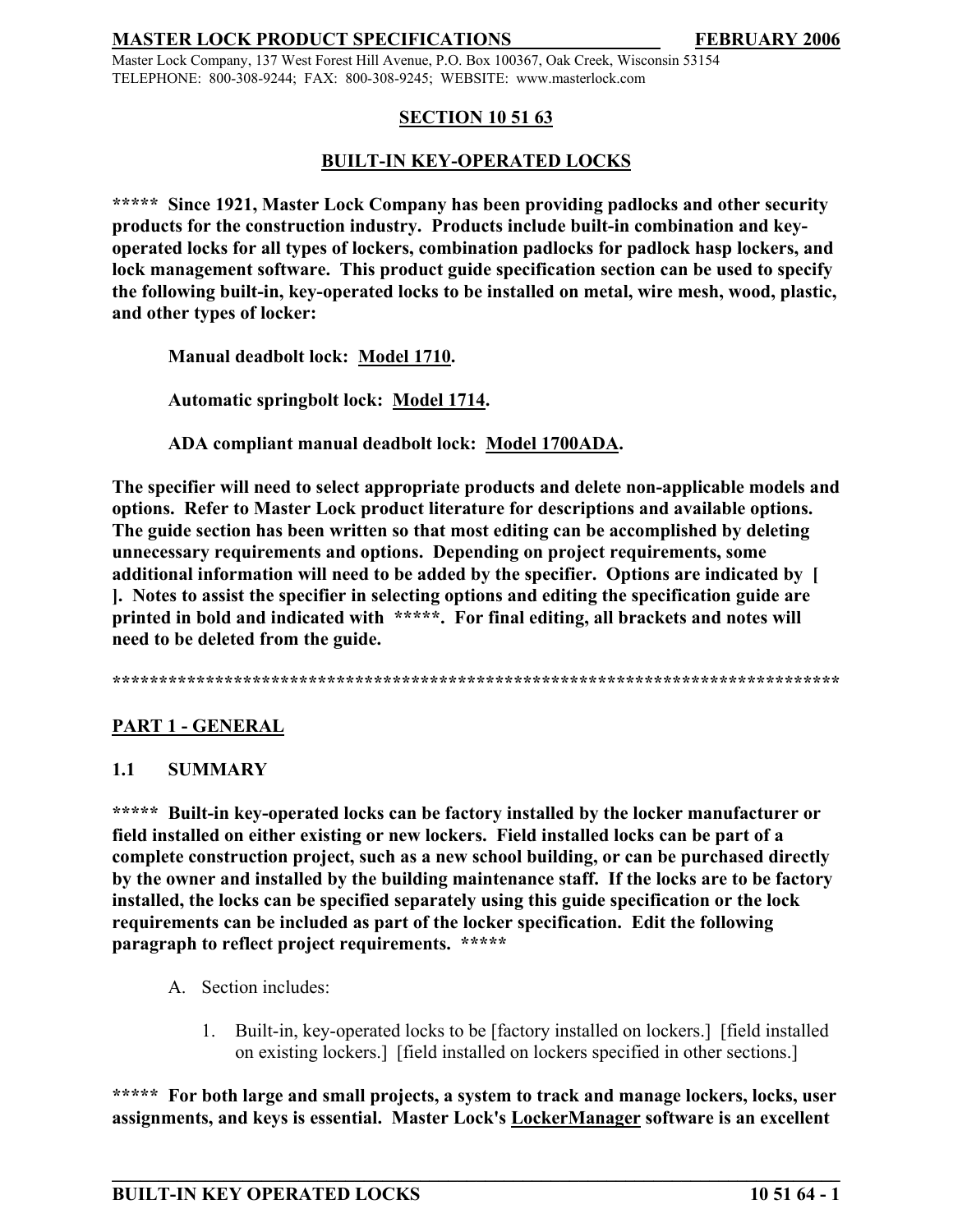Master Lock Company, 137 West Forest Hill Avenue, P.O. Box 100367, Oak Creek, Wisconsin 53154 TELEPHONE: 800-308-9244; FAX: 800-308-9245; WEBSITE: www.masterlock.com

#### **management tool. Include the following paragraph if LockerManager is specified in this section. \*\*\*\*\***

- 2. System for recording and managing lockers, locks, user assignments, and keys.
- B. Related sections:

## **\*\*\*\*\* List other specification sections dealing with work directly related to this section such as the following. \*\*\*\*\***

1. [Section 10 51 13 - Metal Lockers] [Section 10 51 16 - Wood Lockers] [Section 10 51 26 - Plastic Lockers] [Section 10 51 43 - Wire Mesh Storage Lockers]: Lockers to receive built-in, key-operated locks.

# **1.2 SUBMITTALS**

- A. Provide in accordance with Section 01 33 00 Submittal Procedures:
	- 1. Product data for locks.

## **\*\*\*\*\* Include the following paragraph if LockerManager system is being specified. \*\*\*\*\***

- 2. Product data for lock management system describing functions, capacities, and requirements.
- 3. Installation instructions.
- B. Provide in accordance with Section 01 78 00 Closeout Submittals:
	- 1. Printed control chart and text file on disc of lock and key serial numbers.
	- 2.  $[2]$  [  $\qquad$  ] keys for each locker.
	- 3. Special tools required for lock maintenance.

## **\*\*\*\*\* Include the following paragraph if LockerManager system is being specified. \*\*\*\*\***

4. Manuals for locker management system.

## **PART 2 - PRODUCTS**

# **2.1 ACCEPTABLE MANUFACTURERS**

- A. Master Lock Company, 137 West Forest Hill Avenue, P.O. Box 100367, Oak Creek, Wisconsin 53154; 800-308-9244; www.masterlock.com.
- B. Requests to use equivalent products of other manufacturers shall be submitted in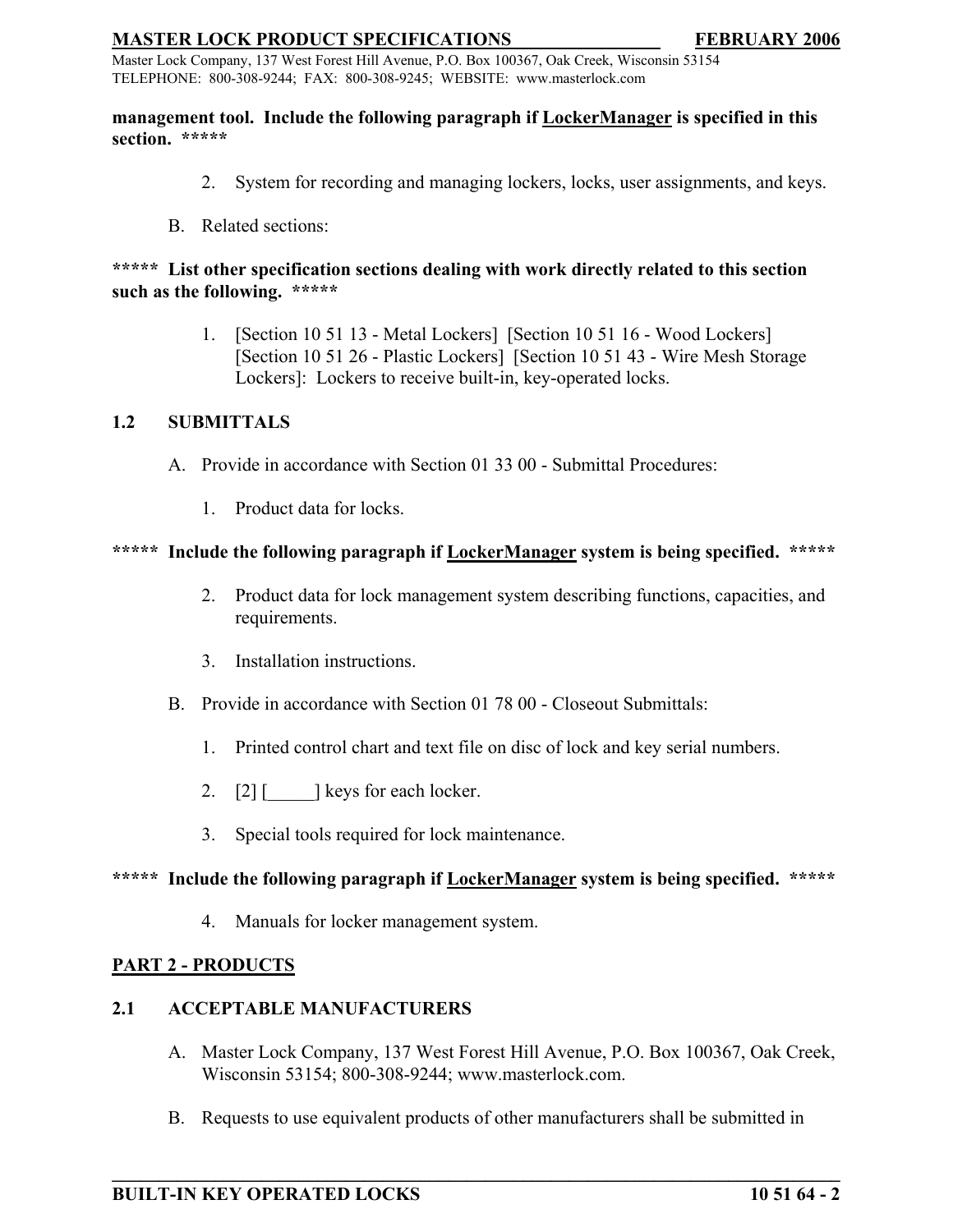Master Lock Company, 137 West Forest Hill Avenue, P.O. Box 100367, Oak Creek, Wisconsin 53154 TELEPHONE: 800-308-9244; FAX: 800-308-9245; WEBSITE: www.masterlock.com

accordance with Section 01 63 00 - Product Substitution Procedures.

**\*\*\*\*\* Master Lock built-in, key-operated locks can be factory or field installed on lockers manufactured by numerous manufacturers. Refer to Master Lock product literature for charts listing appropriate locks for various manufacturer's lockers. Select required lock from the following articles and delete articles for nonapplicable models. If locks are being specified as part of the locker specification, these articles can be inserted into the locker specification section. \*\*\*\*\***

# **2.2 MANUAL KEY-OPERATED LOCKS FOR ALL LOCKERS**

## **\*\*\*\*\* Model 1710 provides a high level of security and is ideal for ventilated and open mesh lockers with access to back of lock. \*\*\*\*\***

- A. Type: Built-in, manual, key-operated lock with steel body and suitable for all locker applications; Model 1710 as manufactured by Master Lock Company.
- B. Operation: Manual deadbolt locking.
- C. Mounting: Concealed. Lock suitable for both right or left handed locker door.
- D. Equip lock with high security, pick resistant, 5 pin tumbler cylinder.
- E. Keying: Capable of individual, group, or master keying.

# **2.3 AUTOMATIC KEY-OPERATED LOCKS FOR ALL LOCKERS**

# **\*\*\*\*\* Model 1714 uses a springbolt providing the convenience of slam-shut locking. \*\*\*\*\***

- A. Type: Built-in, automatic, key-operated, springbolt lock with steel body and suitable for all locker applications; Model 1714 as manufactured by Master Lock Company.
- B. Operation: Springbolt providing automatic locking with door closure.
- C. Mounting: Concealed. Lock suitable for both right or left handed locker door.
- D. Equip lock with high security, pick resistant, 5 pin tumbler cylinder.
- E. Keying: Capable of individual, group, or master keying.

# **2.4 ADA COMPLIANT MANUAL KEY-OPERATED LOCKS FOR ALL LOCKERS**

## **\*\*\*\*\* Model 1710ADA is supplied with easy to use, large head keys that are suitable for special needs lockers. \*\*\*\*\***

**\_\_\_\_\_\_\_\_\_\_\_\_\_\_\_\_\_\_\_\_\_\_\_\_\_\_\_\_\_\_\_\_\_\_\_\_\_\_\_\_\_\_\_\_\_\_\_\_\_\_\_\_\_\_\_\_\_\_\_\_\_\_\_\_\_\_\_\_\_\_\_\_\_\_\_\_\_\_**

A. Type: ADA compliant, manual, built-in, key-operated lock with steel body and suitable for all types of special needs lockers; Model 1710ADA as manufactured by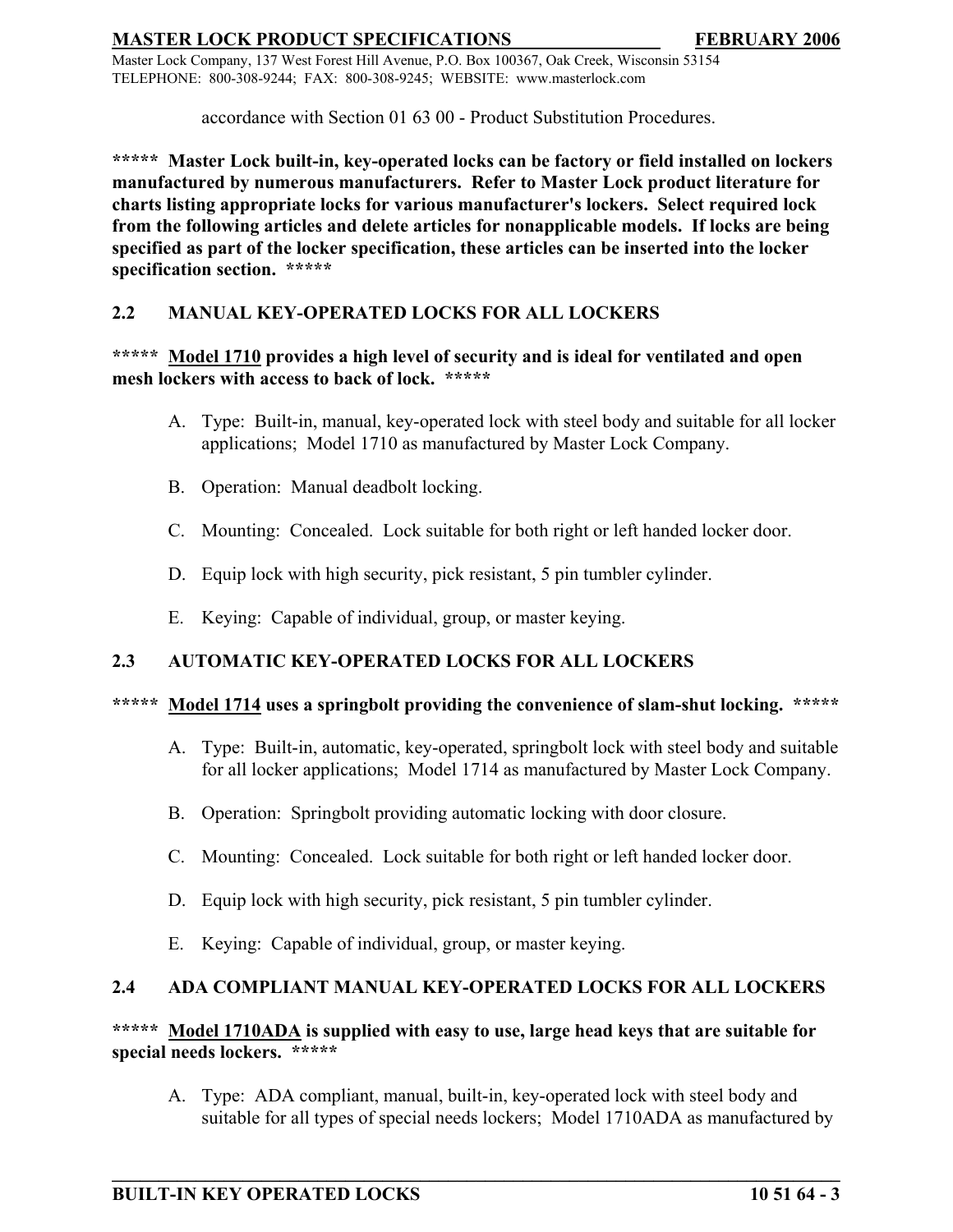Master Lock Company, 137 West Forest Hill Avenue, P.O. Box 100367, Oak Creek, Wisconsin 53154 TELEPHONE: 800-308-9244; FAX: 800-308-9245; WEBSITE: www.masterlock.com

Master Lock Company.

- B. Operation: Manual deadbolt locking.
- C. Keys: Large head, easy to use type.
- D. Mounting: Concealed. Lock suitable for both right or left-handed locker door.
- E. Equip lock with high security, pick resistant, 5 pin tumbler cylinder.
- F. Keying: Capable of individual, group, or master keying.

## **2.5 LOCKER MANAGEMENT SYSTEM**

**\*\*\*\*\* School and other facility owners must maintain some form of locker and lock management. Often these have been printed paper documents which are time consuming to update and keep current. Lock Master Company supplies locks with an accompanying printed control chart and a text file on disc of locker, lock, and key numbers. In addition, Master Lock's LockerManager software is an excellent management tool for tracking and managing lockers, locks, user assignments, and keys. System can be supplied with optional handheld operating device. Include and edit this article to specify LockerManager as part of the built-in, key-operated lock package. \*\*\*\*\*** 

- A. Provide computerized lock and locker management system consisting of licensed operating software, [handheld operating device,] quick start guide, and user manual; LockerManager as developed and published by Lock Master Company.
- B. Software: Provided as one calendar year renewable license.
- C. System shall be password protected and run on desktop personal computer (PC) and handheld computers.
- D. System functions:
	- 1. System shall have capacity to register and track the following with search, retrieve, and edit capabilities.
		- a. Locker numbers and locations.
		- b. Locker assignments for both individuals and groups.

- c. Lock combinations.
- d. Portable combination padlocks.
- e. Locker repairs.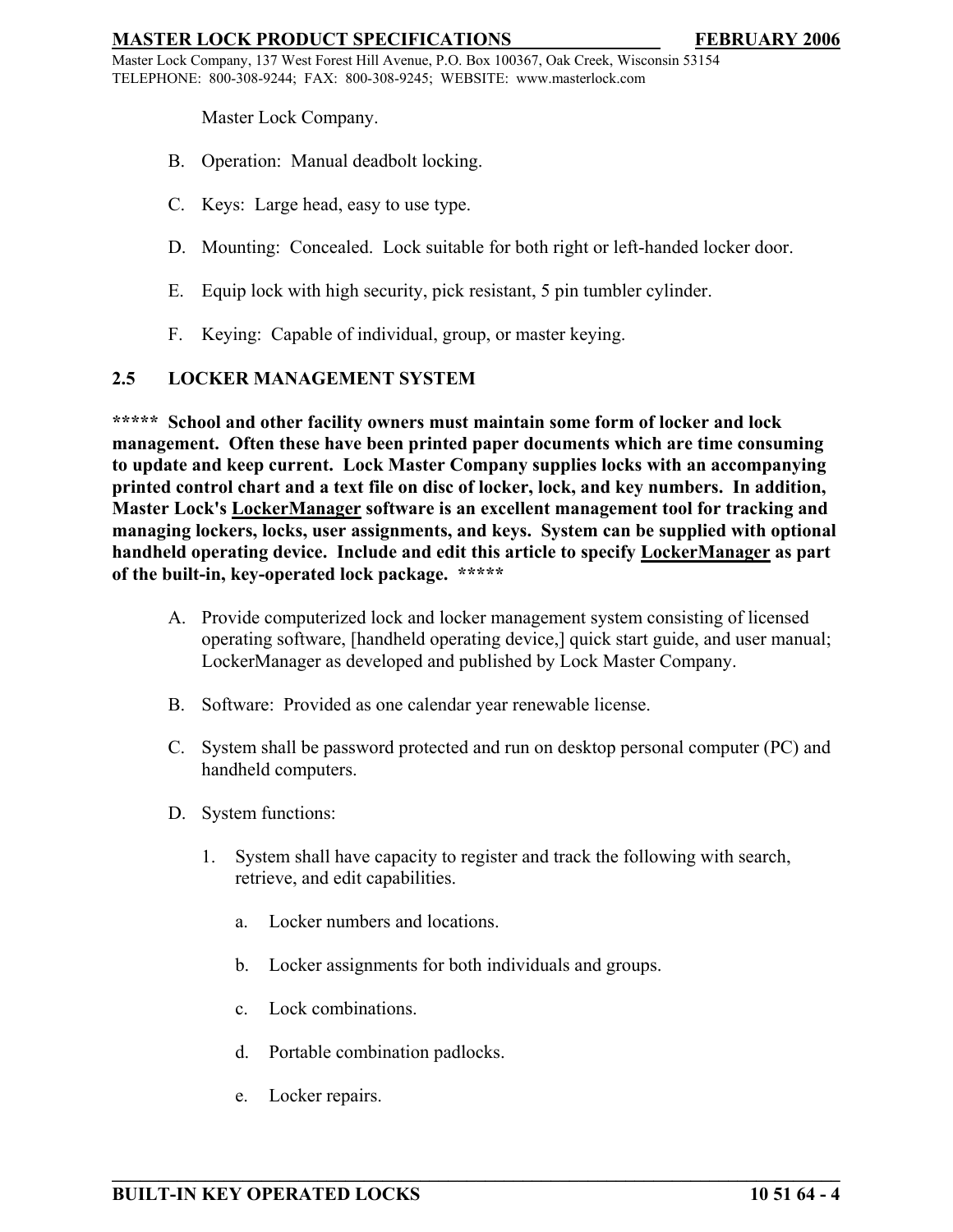Master Lock Company, 137 West Forest Hill Avenue, P.O. Box 100367, Oak Creek, Wisconsin 53154 TELEPHONE: 800-308-9244; FAX: 800-308-9245; WEBSITE: www.masterlock.com

- f. Other user defined data such as schedules, emergency contact information, and fees.
- 2. Automatically assign lockers and randomize assignments to improve traffic flow.
- 3. Automatically assign lock combinations.
- 4. Maintain complete, searchable data files.
- 5. System shall be capable of expansion.
- E. System requirements:
	- 1. Windows 98 or higher.
	- 2. 20 MB hard drive space.
	- 3. Apple Macintosh running Virtual PC and Windows 98 or higher.

# **\*\*\*\*\* LockerManager can be supplied with handheld operating devices. Include the following paragraph to specify an optional Palm Powered Handheld device. \*\*\*\*\***

F. Provide locker management system with Palm Tyngsten E handheld operating device with power adapter and USB cable.

## **\*\*\*\*\* Include the following paragraph to specify an optional Pocket PC Handheld device. \*\*\*\*\***

G. Provide locker management system with HP iPAQ rz1710 Pocket PC with AC adapter and USB synchronization cable.

# **PART 3 - EXECUTION**

# **3.1 INSTALLATION**

A. Locks shall be installed in accordance with lock manufacturer's instructions.

## **\*\*\*\*\* Include the following paragraph if locks are to be factory installed on lockers prior to delivery to site. \*\*\*\*\***

B. Factory install built-in, key-operated locks on lockers as part of [Section 10 51 13 - Metal Lockers] [Section 10 51 16 - Wood Lockers] [Section 10 51 26 - Plastic Lockers] [Section 10 51 43 - Wire Mesh Storage Lockers] [Section [2014] - $\lceil$   $\lceil$   $\rceil$ .

# **\*\*\*\*\* Include the following paragraph if locks are to be field installed in either existing or**